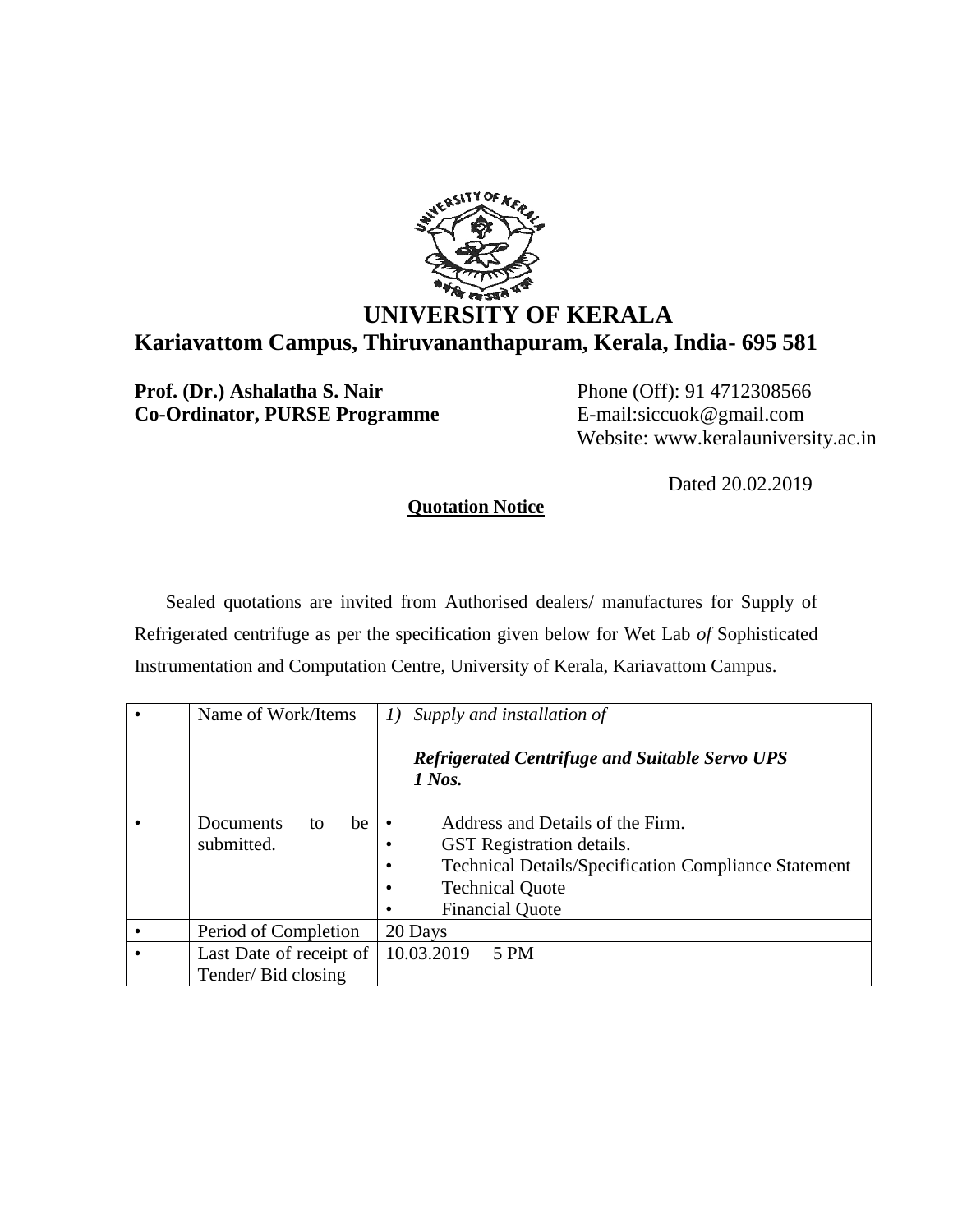The interested bidders shall submit their best possible offer in Two cover system (Technical and Financial bids in two Cover) before the last date to the undersigned.

## Specifications

- ➢ Compact centrifuge for speed up to 15000 rpm
- $\triangleright$  Relative Centrifugal for RCF: Max.25, 000 x g
- $\triangleright$  RPM and RCF display.
- $\triangleright$  Quick acceleration and deceleration acceleration time 20 s and deceleration time: 20 s
- ➢ Timer
- ➢ Centrifuge timer should start after the set RPM/RCF reached
- $\triangleright$  Centrifuge should have IVD confirmity
- $\triangleright$  Rotor for 1.5/2 ml tubes with 12, 700 rpm and 18, 210 x g
- $\triangleright$  Plate rotor for 96 well plate
- $\triangleright$  Rotors should be fully autoclavable
- $\triangleright$  Temperature: -10<sup>o</sup>C to Room Temperature
- $\triangleright$  Fast Temp function for quick pre-cooling of the centrifuge
- $\triangleright$  ECO shut-off can be programmed to engage after 1,2,4 or e hrs of nonuse for maximum energy savings and extended compressor life.
- $\triangleright$  Built-in condensation drains to eliminate water accumulation
- $\geq$  Adapters for 0.2ml and 0.6 ml PCR tubes in the same rotor
- $\triangleright$  Braking time to Max.rpm: 12s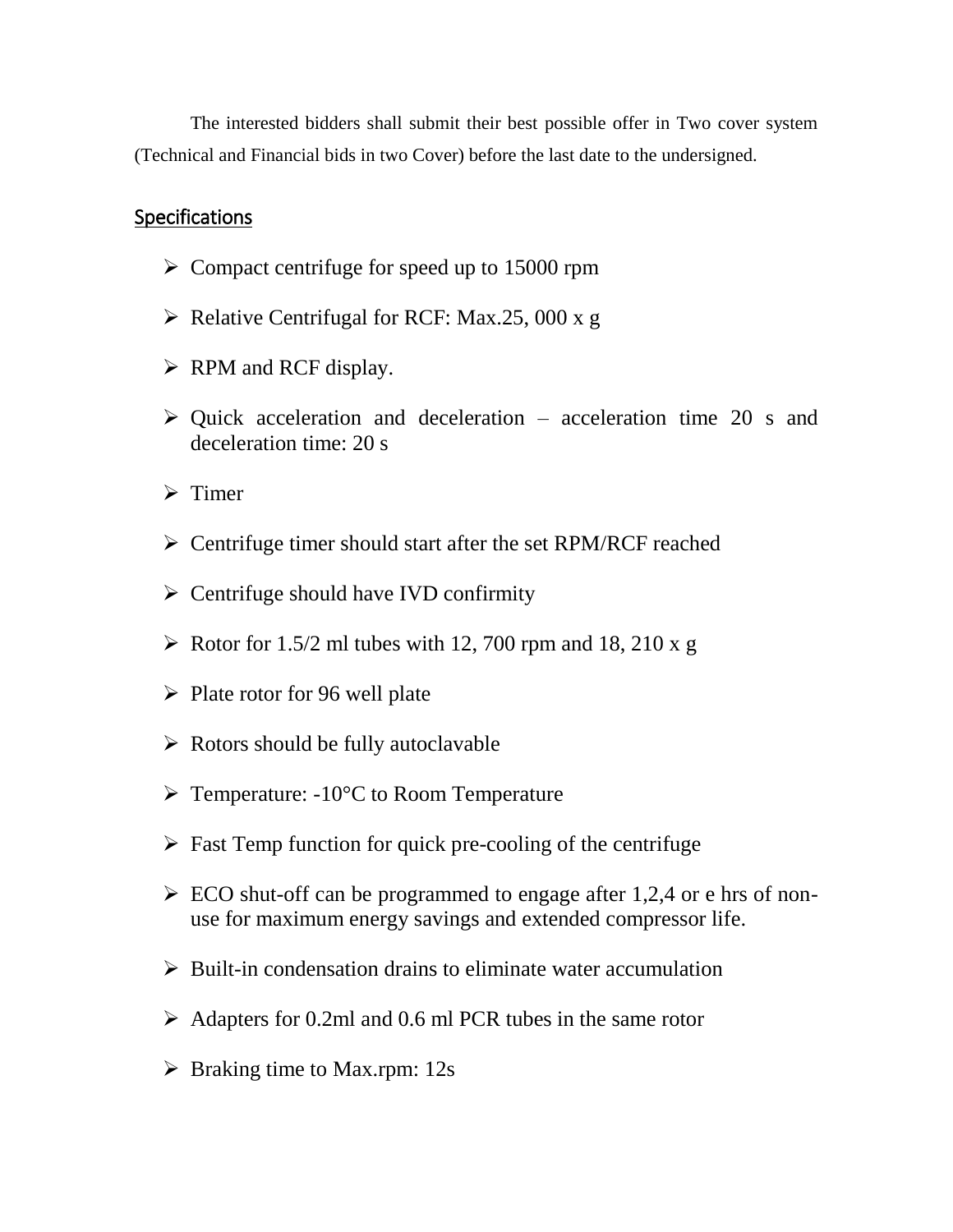- ➢ Motorized lid latch
- ➢ Separate Short-spin button for fast and short spins
- ➢ Benchtop model
- ➢ Suitable Servo Stabilizer

## **Terms and conditions**

• This Bid is **Two cover bid**, Technical Bid and Financial Bid shall be submitted in separate covers.

• The Bidder shall quote price in clear terms and the specification of products. The rates quoted must be inclusive of all taxes, cost of supply at site including loading and unloading charge, warranty and installation charges etc...

The price should be quoted only in Indian rupees. The bid shall be typed and signed by the bidder.

All the documents mentioned above shall be submitted without fail.

• *Validity: -* The Bid will be valid for 60 days from its date of opening. Further extension can be done by mutual consent.

• *Delivery:* - The item should be delivered at 2<sup>nd</sup> floor, SICC, University of Kerala, Kariavattom Campus.

• *Installation and commissioning: -* The items shall be installed and commissioned at the SICC, University of Kerala, Kariavattom Campus.

*Period of Completion:* - The work shall be completed within a period 20 days from date receipt of the work order.

*Payment:* - The University will release the payment only after inspecting the equipment and satisfy that the supply is as per the requirements and on the basis of actual quantity executed. The payment will be made after successful completion of the